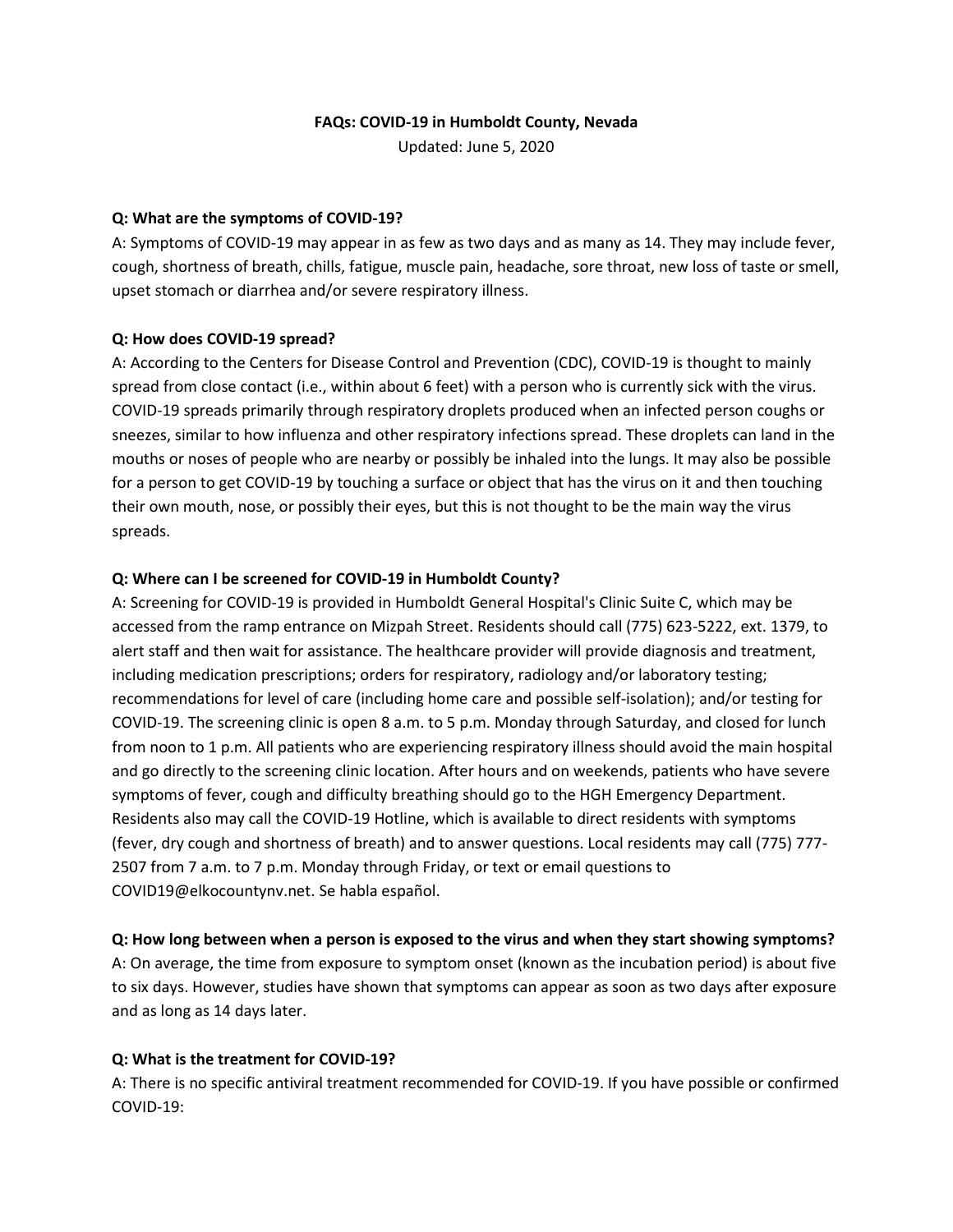- Stay home except to get medical care.
- Monitor your symptoms carefully. If your symptoms get worse, go to the HGH Emergency Department or call 9-1-1 for help. Be sure to notify any healthcare providers that you have or may have COVID-19.
- Get rest and stay hydrated. Take over-the-counter medicines, such as acetaminophen, to help you feel better.
- Stay in a specific room and away from other people in your home. If possible, use a separate bathroom. If you must be around others, wear a facemask.

# **Q: How long does it take to recover from COVID-19?**

A: For people with mild disease, recovery time is about two weeks, while people with severe or critical disease recover within three to six weeks.

## **Q: Can face masks help prevent the spread of COVID-19?**

A: Yes, face masks combined with other preventive measures, such as social distancing and frequent hand washing, help slow the spread of the virus. Research now shows that countries that required face masks, testing, isolation and social distancing early in the pandemic seem to have had success slowing the spread of the virus.

## **Q: Why weren't face masks recommended at the start of the pandemic?**

A: In early 2020, experts didn't yet know the extent to which people with COVID-19 could spread the virus before symptoms appeared. Nor was it known that some people have COVID-19 but never have any symptoms. Both groups can unknowingly spread the virus to others. These discoveries led the Centers for Disease Control and Prevention (CDC) to update its guidance to recommend widespread use of face coverings to help prevent transmission of the virus by people who have COVID-19 but don't know it. Some public health groups argue that masks should be reserved for health care providers and point to the critical shortage of surgical masks and N95 masks. The CDC acknowledged this concern when it recommended cloth masks for the public and not the surgical and N95 masks needed by health care providers.

#### **Q: Where can I get a mask in Humboldt County?**

A: The Mucca Mask Makers have voluntarily sewn nearly 6,000 masks for Humboldt County residents and businesses. The group keeps stocks of free cloth masks at Olsen's Pharmacy and Ridley's Pharmacy. The group also is managing a stock of masks that were allotted to Humboldt County. For requests, local residents may message the group on Facebook @MuccaMaskMakers.

#### **Q: Is there a certain way to wear a cloth mask?**

A: Here are a few pointers for putting on and taking off a cloth mask:

- Place your mask over your mouth and nose.
- Tie it behind your head or use ear loops and make sure it's snug.
- Don't touch your mask while wearing it.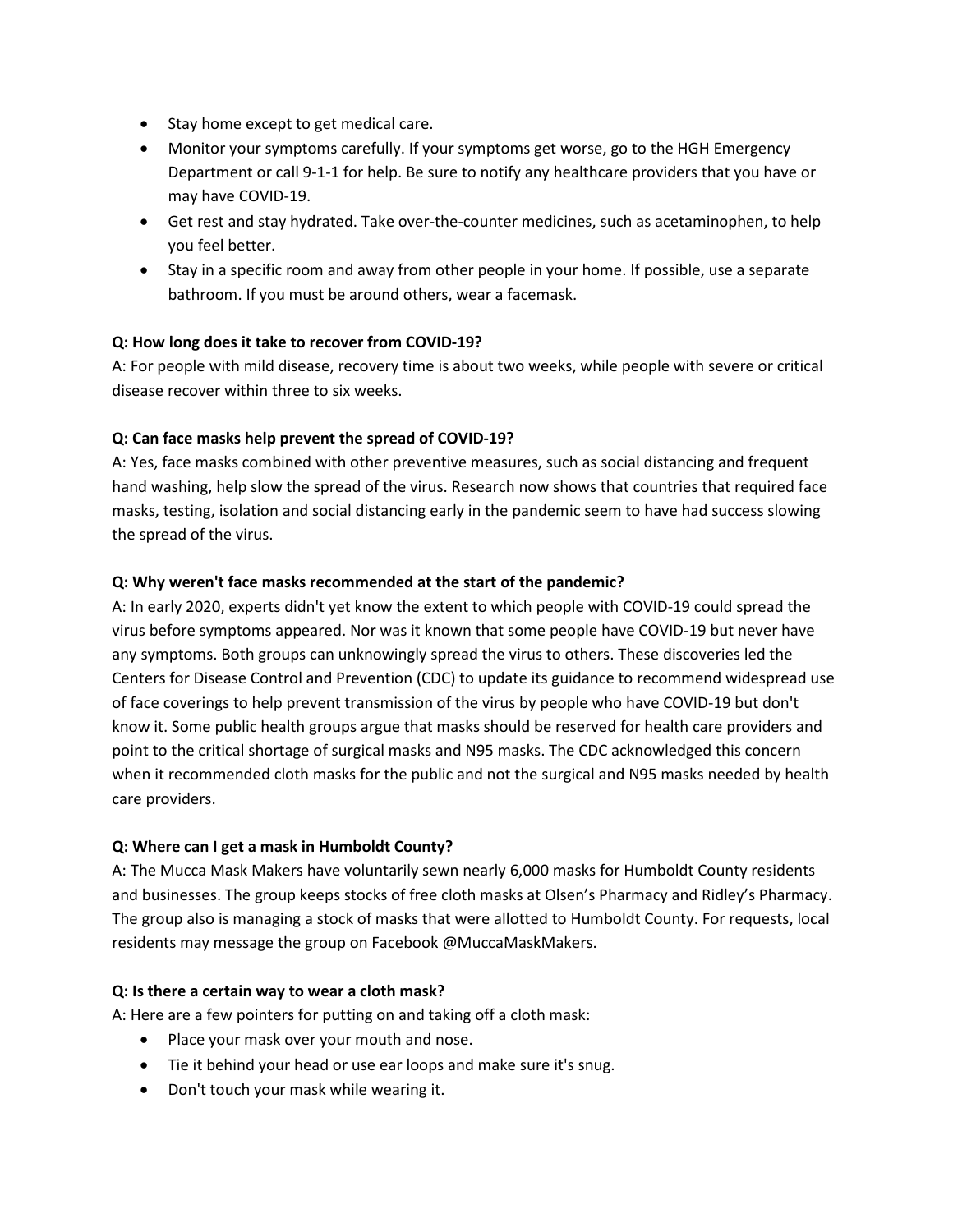- If you accidentally touch your mask, wash or sanitize your hands.
- Remove the mask by untying it or lifting off the ear loops without touching the front of the mask or your face.
- Wash your hands immediately after removing your mask.
- Regularly wash your mask with soap and water in the washing machine. It's fine to launder it with other clothes.

Also, here are a few face mask precautions:

- Don't put masks on anyone who has trouble breathing, or is unconscious or otherwise unable to remove the mask without help.
- Don't put masks on children under 2 years of age.
- Don't use face masks as a substitute for social distancing.

#### **Q: Can COVID-19 be spread by asymptomatic individuals?**

A: Yes, asymptomatic transmission is possible. People can shed the virus before they have symptoms, but this is thought to be less common than individuals with symptoms. One reason people are asked to wear masks is to prevent them from spreading the virus if they are asymptomatic.

#### **Q: How are COVID-19 cases attributed to Humboldt County?**

A: The state attributes cases to each county based on where the affected person self-quarantines, not where he or she tests. For instance, if a person tests in another county but then comes to Humboldt County to self-quarantine, that is a Humboldt County case. On the other hand, if a person tests in Humboldt County but then goes to a different county or state to self-quarantine, that case is not attributed to Humboldt County.

#### **Q: What is contact tracing?**

A: Contact tracing is the process of identifying persons who may have come into contact with a person infected with COVID-19. Once contact tracers become aware of a person who may have COVID-19 or who has tested positive, they work immediately to first isolate that person so they do not spread the virus further, and then they work with that person directly to understand who they have come into contact with. Contact tracers track a spider-like web of transmission, following each person who may have been infected by asking about their contacts, and tracing those contacts' contacts, as necessary.

#### **Q: Who are Humboldt County's contact tracers?**

A: Humboldt County's contact tracers were initially members of the State of Nevada's epidemiological team. In April 2020, Humboldt County formed its own contract tracing team under the direction of the Humboldt County Health Officer, whose members were then formally trained and acknowledged by the state. This has allowed for a much more rapid response to confirmed cases and their potentially infected contacts, and has served to greatly slow the spread of COVID-19 in Humboldt County.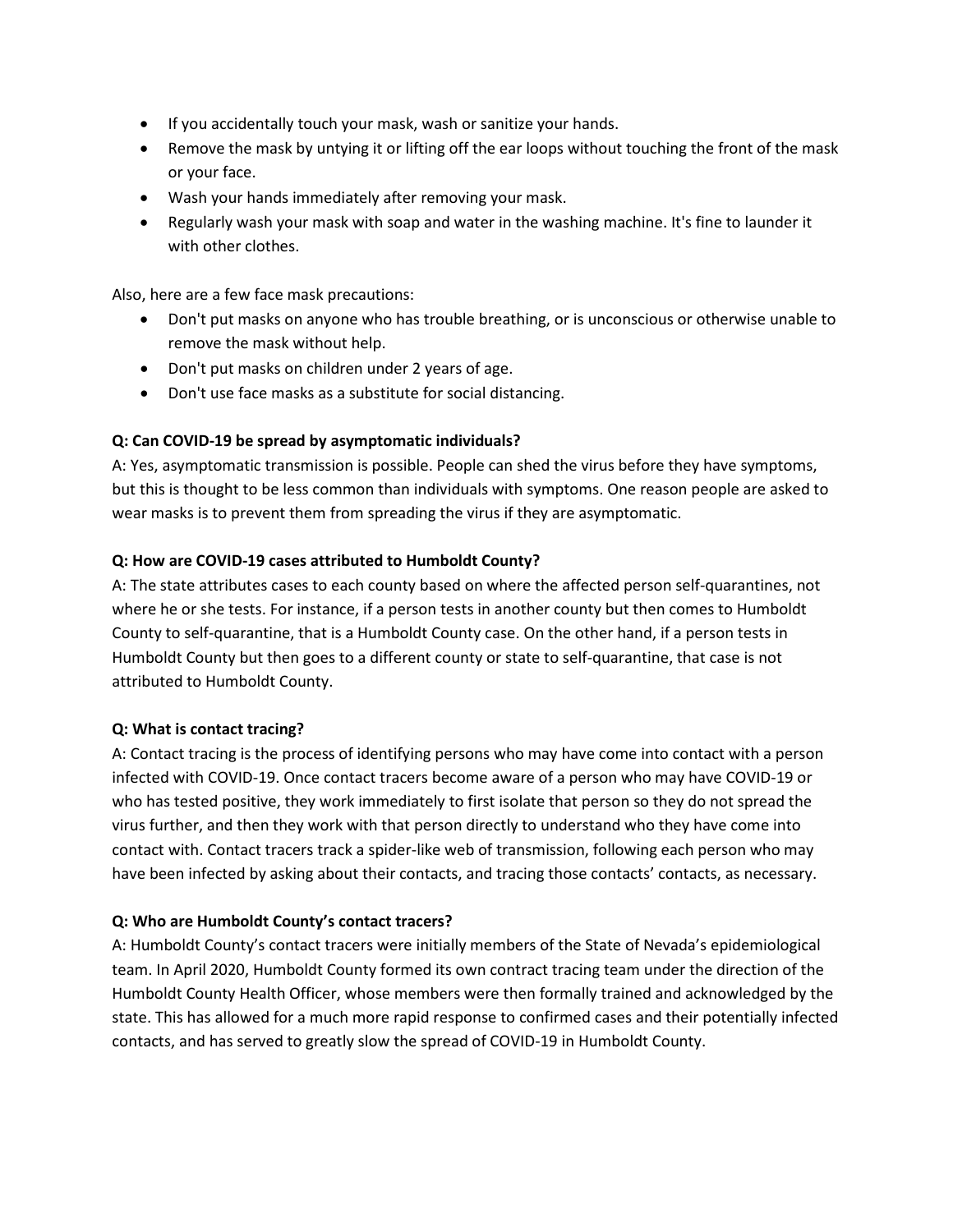# **Q: Why do public news releases about new cases almost always say the case was a "close contact" of a previously reported case? Doesn't that mean contact tracing is not working?**

A: Actually that means contact tracing is working exactly as it should. It means contact tracers have rapidly identified close contacts of a confirmed case, helped those people be tested, and worked to isolate any that were infected before they could infect other people.

# **Q: What does it mean when a public news release about a new case says the case "remains under investigation?"**

A: A case remains under investigation when a person is not sure how or where they became infected. The person may have contracted the virus through an asymptomatic or pre-symptomatic carrier (a person who is infected but does not show symptoms); from a person who has symptoms but has not been identified as a personal contact of the case; or from a surface that contains the virus.

## **Q: What's the process to declare someone "recovered" from COVID-19?**

A: When COVID-19 arrived in Nevada, and subsequently Humboldt County, the state was recovering based on total number of days because testing supplies were low. Once testing supplies were adequate, the state went to a testing-based release system where people had to be cleared through two consecutive tests 24 hours apart. However, researchers found that as people heal from the virus they shed viral particles that can show a positive antigen test, so retesting people was found to be of limited utility. The state and Humboldt County are now moving back to a time/symptom process where all people who have tested positive for the virus must wait 14 days from the time of their positive test and be symptom free in order to be declared "recovered." Of course, that doesn't take into account those who have been more than mildly ill and others who have experienced true secondary infections. There also is a very involved administrative process to officially recover someone.

# **Q: Can someone who has had COVID-19 spread the illness to others?**

A: People are thought to be most contagious when they are symptomatic (the sickest). That is why the Centers for Disease Control and Prevention recommends that these patients be isolated either in the hospital or at home (depending on how sick they are) until they are better and no longer pose a risk of infecting others. The virus also has been detected in asymptomatic persons. How long someone is actively sick can vary based on disease severity, illness signs and symptoms, and the results of laboratory testing for that patient. In Humboldt County, people who have tested positive for COVID-19 must be in respiratory isolation for 14 days since the time of testing and be symptom-free at the time of their release.

#### **Q: What should I do if I have had close contact with someone with COVID-19?**

A: The answer depends on the degree of contact you had with that person. COVID-19 mainly spreads from person to person through droplets when an infected person talks, coughs or sneezes. This means that the biggest risk for catching it is to be in close contact for a significant amount of time with someone who has COVID-19. There isn't an exact definition of what that means, but generally "close contact" means being within 6 feet of someone for at least 10 minutes. If you were just grocery shopping in the same store as someone who might have COVID-19, that would not be considered a high